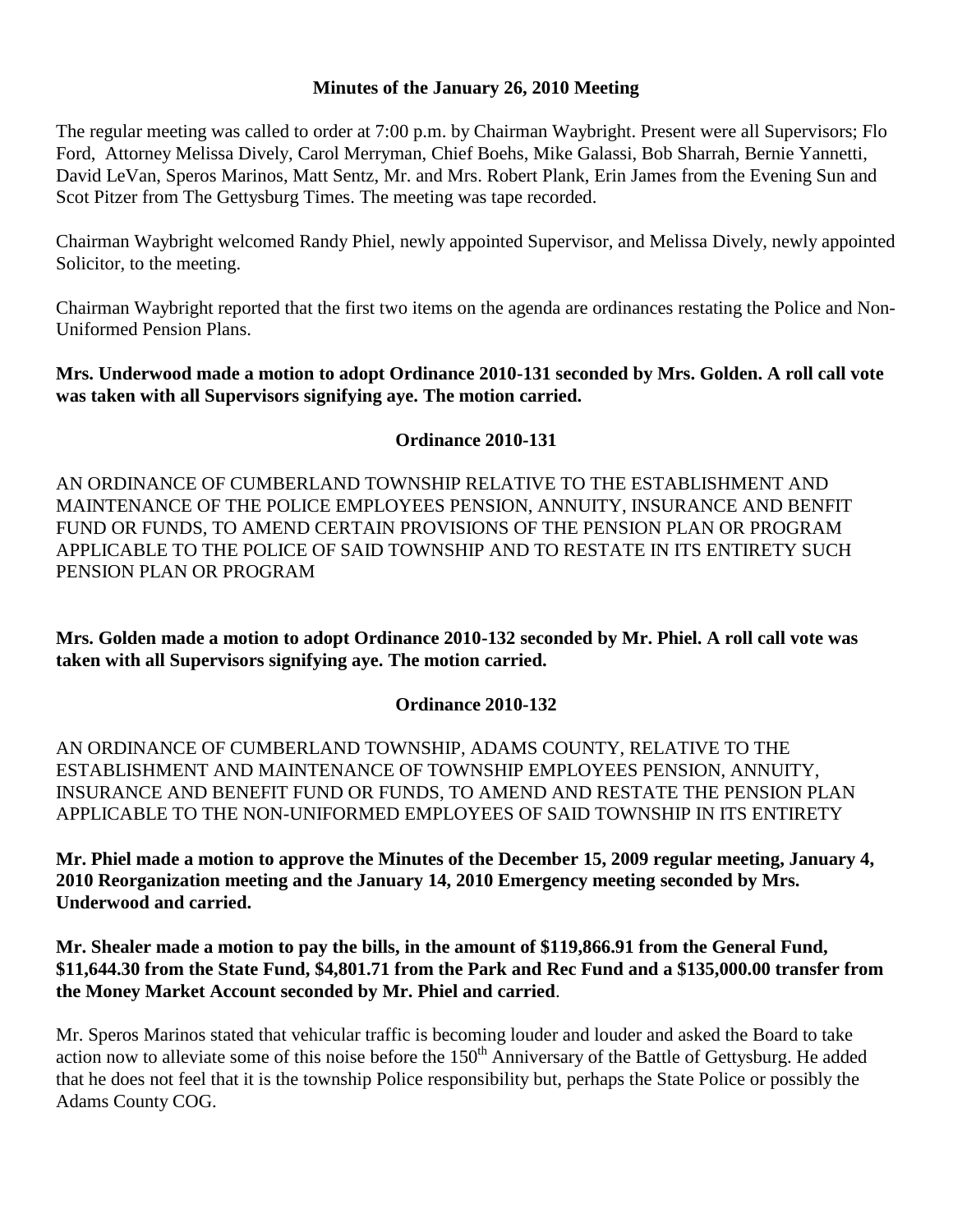Mr. Matt Sentz presented a yearly report of Barlow Fire Department's activities for 2009 including 120 total calls; 41 calls in Cumberland Township and 37 calls in Mt. Joy Township. Their average turnout per call was 9 people with an average response time of 3:59. Their volunteers took 582 hours of training and spent approximately 2700 hours on 29 fundraising events. Mr. Sentz mentioned again that he wants to bring their new rescue vehicle out for the Supervisors to see.

Chief Boehs presented a written and oral report of police activities for the month of December including; 429 complaints, 34 combined arrests, 52 traffic stops and 18 traffic accidents. He added that the department patrolled 11,302 miles of road and assisted other departments 13 times and were assisted 10 times. He also reported 5,378 total complaints and 102,712 patrol miles for 2009.

# **Mrs. Underwood made a motion seconded by Mrs. Golden and carried to approve a Special Event permit application for the 147th Re-enactment to be held on July 2, 2010. Mr. Phiel recused himself from the vote.**

Mr. Knoebel reported that the Sewage Planning Module for Robert Plank for a small flow treatment facility was discussed late last year, as well as the possibility of extending the public sewer lines and Mr. Plank has decided that he would like the module forwarded to PADEP. He added that Mr. Plank does understand that if public sewer were to come by his property, he would have to hook on. **Mr. Shealer made a motion to approve the Sewage Planning Module for Robert Plank to be forwarded to PADEP for their review and approval seconded by Mrs. Underwood and carried.**

Mr. Knoebel also reported that Mr. Charles Skopic is proposing a re-subdivision of Lot 7 of the Foxfield Subdivision on Foxfield Lane and there is a Sewage Planning Exemption in conjunction with this that needs to be forwarded to PADEP. He added that the S.E.O. has signed the planning exemption. **Mr. Shealer made a motion seconded by Mrs. Golden and carried to approve a Sewage Planning Exemption for Charles Skopic to be forwarded to PADEP for their review and approval.**

Mr. Knoebel reported that the balance of \$2,500.00 being held for financial security for improvements at the D & L Enterprises storage building project on Solomon Road can now be released. **Mr. Phiel made a motion to release the financial security, in the amount of \$2,500.00, for D & L Enterprises seconded by Mrs. Golden and carried.**

Mr. Knoebel reported that Adams County Christian Academy has requested that their financial security for a small temporary classroom building be fully released and he is recommending that this release can be made. **Mrs. Golden made a motion to approve a full release of financial security, in the amount of \$6,056.50, for Adams County Christian Academy seconded by Mrs. Underwood and carried.**

Chairman Waybright reported that the township has been working on amending their fees and have prepared resolutions to adopt the various fee schedules. **Mrs. Underwood made a motion to adopt Resolution 10-04 amending the fees and services, Resolution 10-05 establishing fees for submission, administrative processing and engineering and legal review of Subdivision and Land Development Plans, Mobile Homes and Mobile Home Parks and Resolution 10-06 establishing fees for submission, administrative processing and engineering and legal review of Stormwater Management Plans seconded by Mrs. Golden and carried.** Mrs. Ford will see that the fee schedules get put on the website.

**Mrs. Golden made a motion seconded by Mr. Phiel and carried to schedule and advertise a Conditional Use Hearing for Gary R. and Joyce R. Maitland for March 18, 2010 at 9:00 a.m. at the township building.**